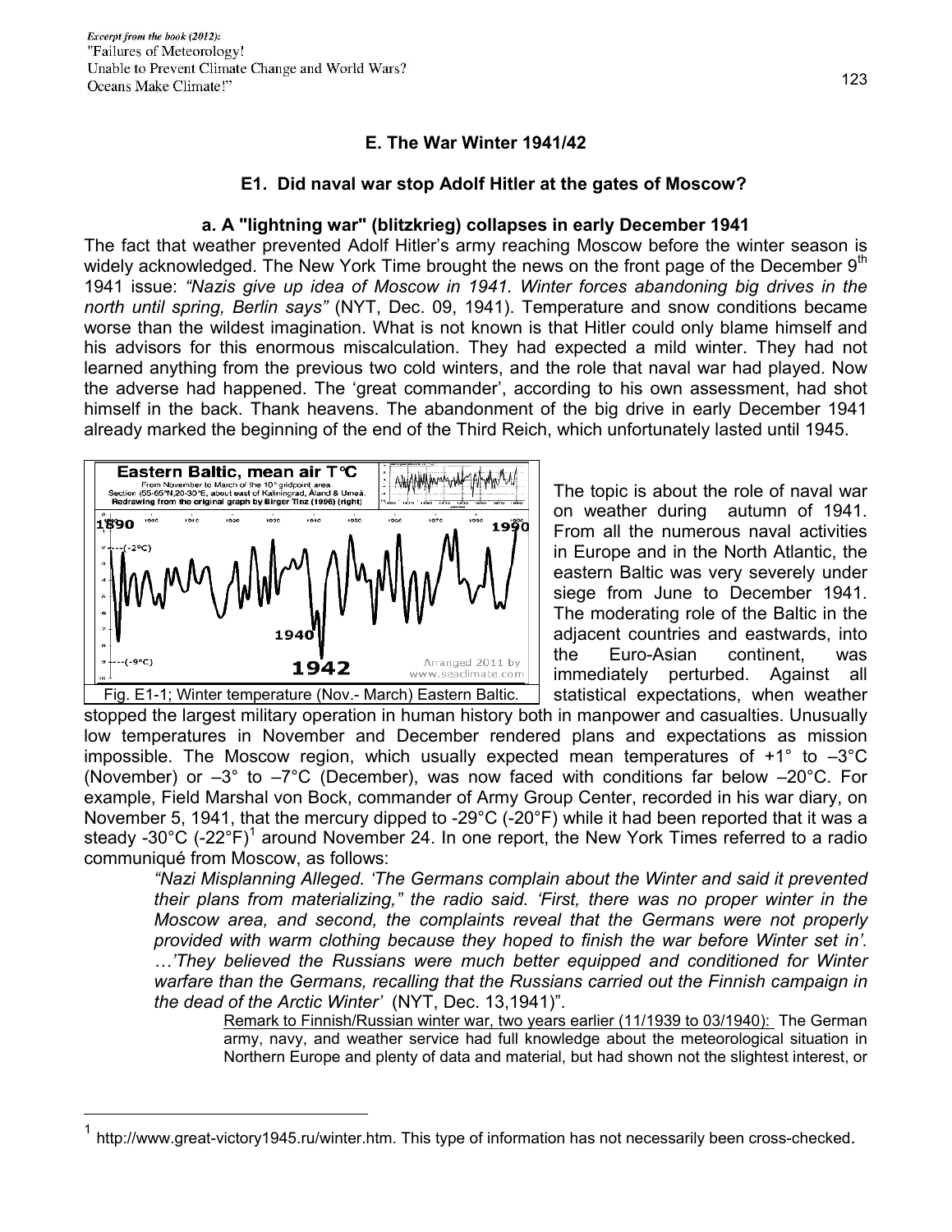lacked principle knowledge about the functioning of the climatic system, to look for the reason of the colossal winter weather deviation during the first and the second war winter.

Usually, severe cold days set in during the latter half of December. In 1941 however, cold weather started four weeks earlier and was more severe than other usual severe winters that had been recorded. So what went wrong, or what was not taken into account?

By not reaching Moscow before the onset of winter, Hitler's 'blitzkrieg' concept failed due to bad weather forecasts. Weather forecasting was the responsibility of special services. Why they failed so thoroughly is not so difficult to imagine. Anyone who considered the oceans and seas as the

makers and controllers of weather and climate should at least have taken into consideration the previous two extreme winters, during which war and naval war took place, and should have asked the question: why? Why did those winters come without warning? Why had there been so many exceptional weather conditions? Why was there so much sea ice in the Baltic? This is not the place to discuss the failure and the scientific ignorance of the WWII weather experts. On one hand, any free and independent research was unusual, if not inexistent. All weather information fell widely under the mark: Top Secret. All living conditions were too often very difficult, if not life-threatening. When the U.S. Government discontinued the publication of weather maps a few days after the Pearl Harbor incident, the New York Times wrote that from that moment on "we must look at our own thermometer and the skies and draw whatever conclusions if we can. Meteorologically, we are living in the year 1800" (NYT, Dec. 17, 1941). On the other hand, that happened a long time ago. Meanwhile, there has been a lot of time to do what the weather experts had not been able or competent enough to achieve in the early 1940 $^{\circ}$ .



Modern climatology should at least now do what their predecessors should have done. For a long time now, science should have investigated and explained the reason for the exceptional winter conditions that took Europe into an icy grip. For a long time now, they could have known why the naval war itself became a very decisive factor in preventing German war machinery from entering Moscow in the  $3<sup>rd</sup>$  war winter of 1941/42. Without the naval war operation in the Baltic and in the North Sea, weather would have not turned into an arctic mode. The available weather information provides many clues in support of the naval war thesis. Science is invited to offer better explanations and to start taking notice of one of the most pronounced winter weather situations in Europe for at least 180 years.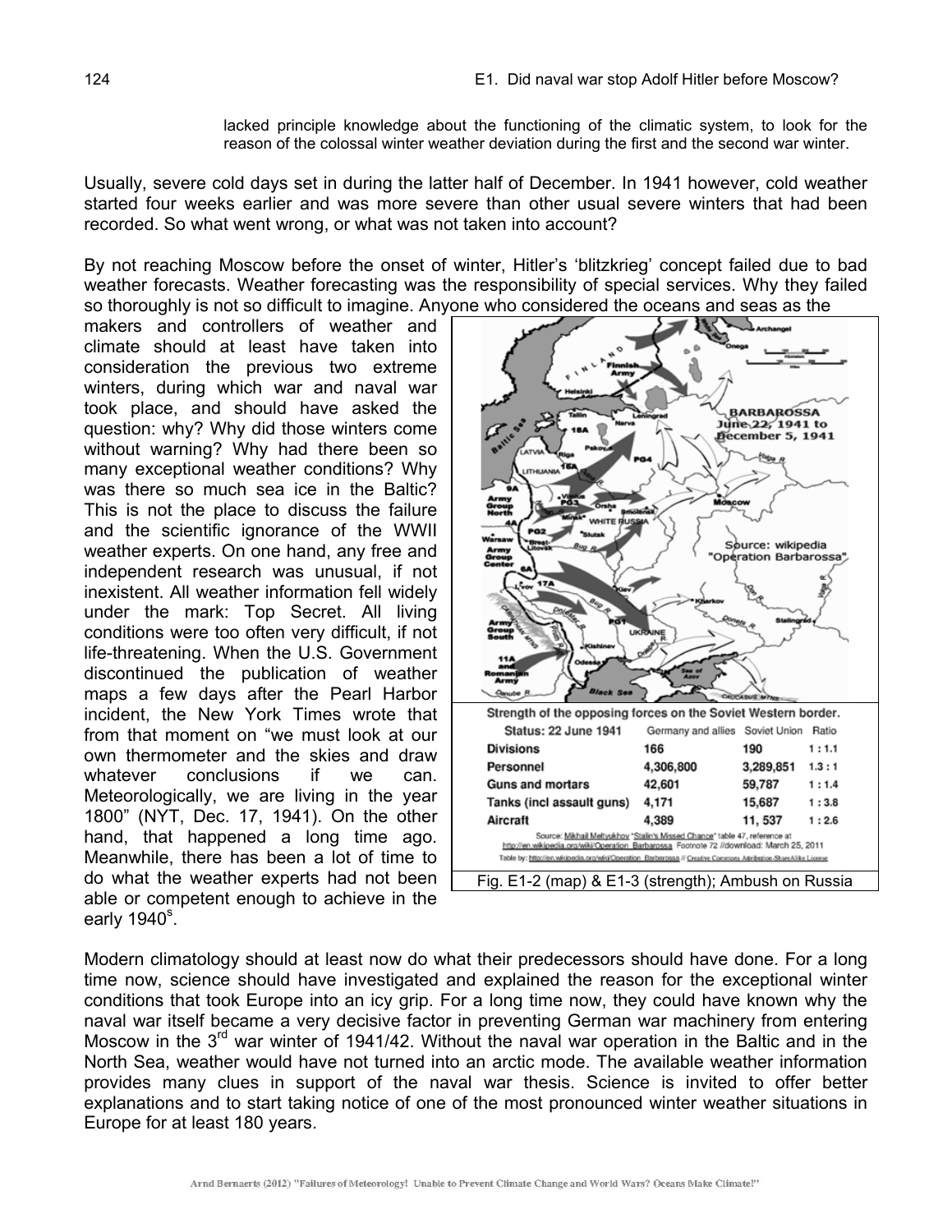#### **LOCAL ACTIVITIES IN THE MARINE ENVIRONMEN CAUSE LOCAL RESULTS.**

Three years naval warfare in Europe in WWII caused three cold years in Europe (the next images) and three extreme winters (the images below), culminating in early 1942 with a cold center in the eastern Baltic Sea after six months of fighting between the Kriegsmarine and the Baltic Fleet, as shown in the temperature map for January 1942.

The entire world is warm but only Europe starts to bring the global temperatures down.



Arranged by: www. Seaclimate.com /201 Temperature map 9 (TM9); Fig. E1-4; online: www.seaclimate.com.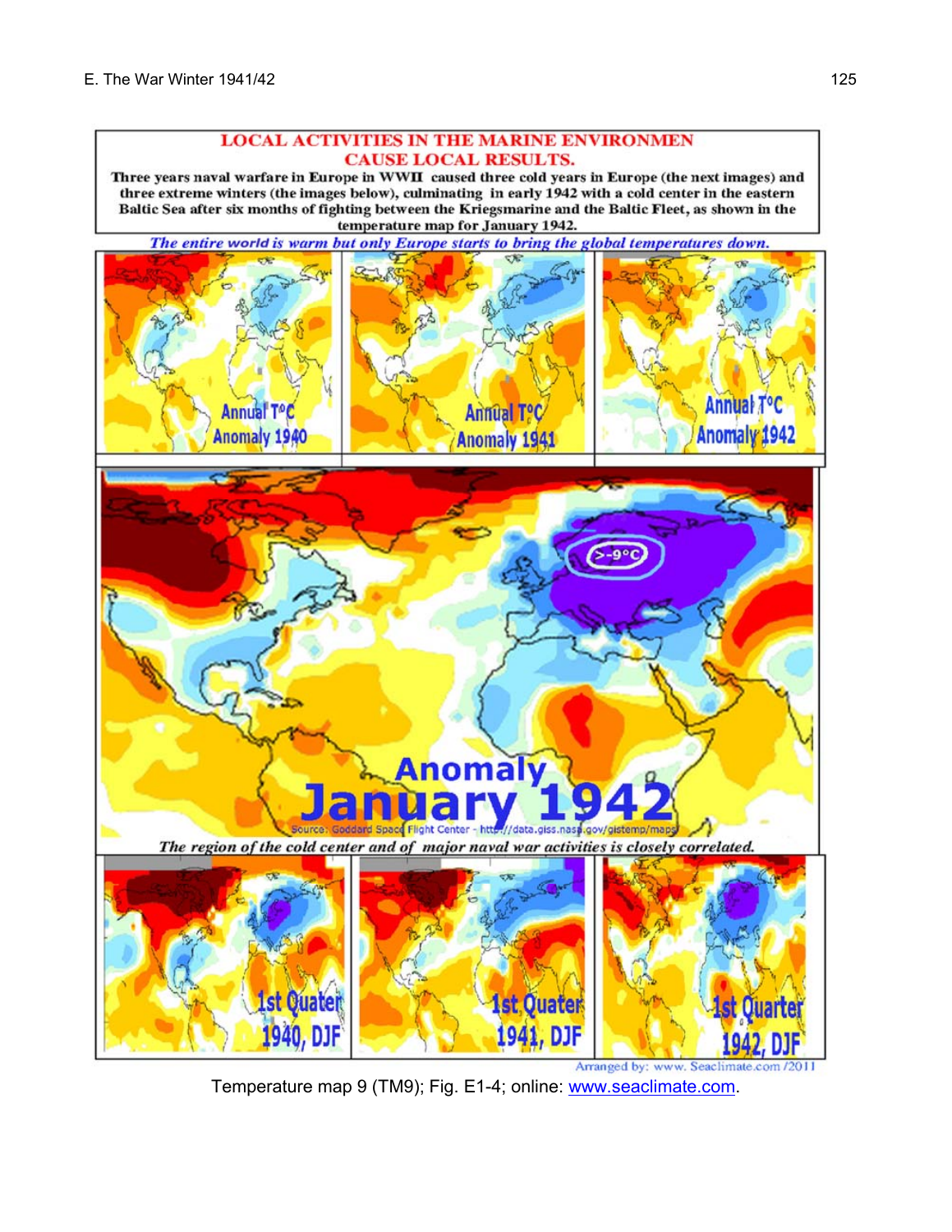### **b. An overview of Naval Battlefields and weather deviation**

During 1941, naval warfare became a more and more global affair. The German U-boat flotilla could operate from Atlantic ports, the Luftwaffe from air fields in France and Norway. German surface raiders operated deep into the Atlantic. The number and military capacity of air bombers grew steadily. The British provided convoy escort for the entire crossing distance of the North Atlantic. The United States had an increased participation as well. The Germans started war against Russia in June 1941 and that included naval activities in the Black Sea. The Allies supplied Russia with war material by Arctic convoys, which sailed from Great Britain up to the sea ice boundary of Greenland and Spitsbergen to Murmansk or Archangelsk. German submarines operated in arctic waters as far as Novaya Zemlya and some of them even beyond that island (*Mandel,* 1950).

Nevertheless, in the Mediterranean, the English Channel, the North Sea, the sea off Norway and the Baltic, naval war was still a European affair. In these areas, naval war activities relied on thousands of ships and boats operating at sea every day, but were also more and more supported by air forces. Thousands of bombing and mining missions took place every month. Eventually, the naval war theater became a global issue. The U.S.A. became a war party immediately after the Pearly Harbor event on December 7<sup>th</sup> 1941. From that moment on, the naval war operation entered a new dimension which the world has never seen before or ever since.

In Northern Europe, the year was dull and cold. For southern Scandinavia, it was registered as the coldest on record, but with the hottest summer. In Prague, it was the second coldest year of the  $20<sup>th</sup>$ century, after 1940 had been the coldest since 1871. In the south – eastern Germany particularly, October had precipitation above average, with up to 350%. Coastal areas of the North Sea and Baltic had favourable conditions: 5-15° less precipitations, less cloud cover (2-5%), about 2 to 10 dull days less and up to 200 hours more sunshine (Witterungsbericht, 1948). This indicates that the sea water conditions were too cold, due to the previous winter and naval activities. In summary, Germany was too cold, too dull and too wet.

In Britain, the precipitation figure for the NE district accounted to 250% above average for January and February 1941, a clear indication of the confrontation between maritime and continental conditions. That continued when, under the influence of north-easterly winds, the temperature remained below average (although not pronounced, except for mid-May frost) continuing until the third week of June, when a warm, dry, sunny period began, lasting about four weeks. The conditions became wet again in August. From that moment on, the autumn was pleasant, December still being regarded as mild<sup>2</sup> (*Gunton*, 1941).

In Russia, the German army was quickly confronted with three weather phases. The initial phase was very dry and hot, with up to 30°C during daytime. These troubles were nothing compared to those faced once autumn rains arrived in mid-October for a one-month mud season. This was eventually topped by the early and very low temperatures that started in the middle of November marking the beginning of the end of Adolf Hitler's ambition to rule the world at his terms. That would not have happened if the German High Command had avoided major naval war activities in the

 $\overline{a}$ 

<sup>2</sup> Details at: http://www.personal.dundee.ac.uk/~taharley/1941\_weather.htm ; Excerpt: *August 1941:* Quite cool and very wet. *September 1941:* Very dry and warm - the third driest of the century. *October 1941:* The month had a very warm, fine start, with some hot days, sunshine and fog at night. 24ºC were recorded in the SE on the  $1<sup>st</sup>$  and  $2<sup>nd</sup>$ , the 6<sup>th</sup> and 7<sup>th</sup>. However, it became colder with showers, as the winds changed to northerly in the closing days of the month. The maximum was only  $5^{\circ}$ C in the SE on the 29<sup>th</sup>.

*November 1941:* Dull and mild. *December 1941:* Generally dry and anti cyclonic, and milder than average*.*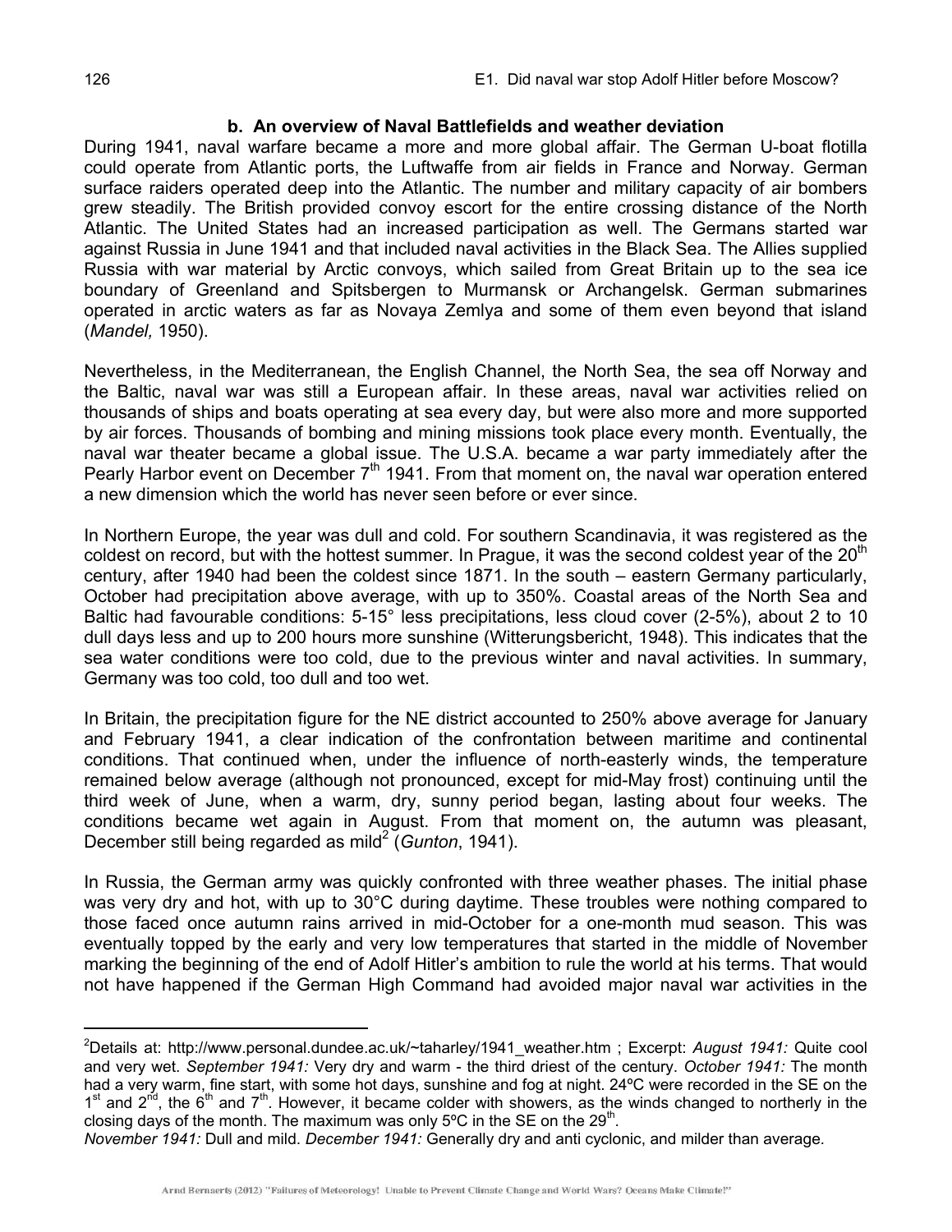North Sea and Baltic. But the advisors on weather matters lacked the required competence. Unfortunately, it was not the end of Hitler's murderous adventure; but instead, the German Army was weakened by unfavourable climatic conditions and eventually by the overpowering force of Allied armies.

## **c. Did the winter commence too early?**

Statistically winter started in Western Europe on normal terms. December, at least, was slightly above normal in Sweden, Germany and England. In Germany, November was very variable, with a full snow cover throughout the Reich due to high air pressure west of England, around November the  $3<sup>rd</sup>$  and  $4<sup>th</sup>$ . A warm period followed, after which temperatures were subnormal until the 16<sup>th</sup>. The strong weather variation continued throughout the month. Also, December was mild and wet. In Britain, December weather was mild, anti cyclonic and too dry.

In Sweden, there were frequent changes between high and low pressure in December 1941. With two exceptions, from the  $6<sup>th</sup>$  to the end of the month, the weather was dominated by passing cyclones, which sometimes had opposite wind directions (Norrland – easterly; Götaland – westerly), enormous weather variations and 'a deep drop' of temperatures of up to 15 degrees within 24 hours. On December 27/28, wind forces of 10 and 11 (according to the Beaufort scale) were registered on the West and South coast. By all means, the winter of 1941/42 did not come early. At a few stations, in December<sup>3</sup>, the temperature deviations were warmer in the west and colder in the east, for example:

| Stockholm:       | about $-1$ °C versus 1930-1938.                                          | Berlin/Dahlem: | about +1.4°C versus 1930-1938.  |
|------------------|--------------------------------------------------------------------------|----------------|---------------------------------|
| Vilnius:         | about $-0$ , 3 $\degree$ C versus 1930-1938.                             | De Bilt:       | about +2.3°C versus 1930-1938.  |
| Moscow:<br>Kyiv: | about $-5^{\circ}$ C versus 1930-1938.<br>about -1.2°C versus 1930-1938. | Greenwich:     | about +0, 8°C versus 1930-1938. |

# **d. Curiosity or what happened at Malgoviks primary school in Lappland/Sweden?**

Before the end of 1941, an extraordinary drop of temperature occurred at mid-distance between Narvik and Stockholm. On December 13<sup>th</sup>, a very low temperature was recorded on a plain alcohol thermometer at Malgoviks primary school<sup>4</sup>. Based on the comparison with a common thermometer, it could be assumed that a temperature of minus 53°C (-63.4°F) was registered<sup>5</sup>. According to the Swedish Meteorological Service, it was a new record for Sweden<sup>6</sup>. Why did that happen so early (December 13) and in a year when December temperatures in Sweden had been close to normal? Could the intense fighting at Hanko in the Gulf of Finland (details below) have led to an aerial pressure field that allowed arctic air to briefly show up in Lappland? Or should one look for an 'atmospheric hole' created during the Japanese ambush on Pearl Harbor only five days earlier, which travelled eastwards with the jet stream? That is certainly too fanciful as an explanation. Would it be possible to give an answer? Fortunately, this investigation does not need to look for an answer, as the issue, although very interesting, is not relevant for the naval war thesis.

## **e. Early sea ice?**

Early sea ice at the German coast? The sea ice began to form around January 13<sup>th</sup> of 1942. However, this is only half of the truth. By that time, a number of North Sea stations already had

 $\overline{a}$ 

<sup>&</sup>lt;sup>3</sup> Calculated on the basis of Nasa/Giss data at: http://data.giss.nasa.gov/gistemp/station\_data/<br><sup>4</sup>1 eestign: Laybeeskan, Vasatsrhetten lan. (64327) Nath. 46325' Feet); neyt etation today;

Location: Laxbaecken, Vaesterbotton lan, (64°37' North, 16°25' East); next station today: Vilhelmina airport, Latitude 64.58, Longitude 16.84,

http://www.smhi.se/en/Weather/Sweden-weather/Observations#

<sup>5</sup> http://en.wikipedia.org/wiki/Vilhelmina\_Municipality

<sup>&</sup>lt;sup>6</sup> SMHI lists the oldest December temperature today at Hemavan/Lappland (-48.9°C; 12/30/1978), but also has a reference to the -53°C *Uppmättes i Malgovik* (Vilhelmina), Lappland 12/13/1941 på en privat termometer som i efterhand kontrollerades vid SMHI, at: http://www.smhi.se/sgn0102/n0205/luft\_rekord.htm